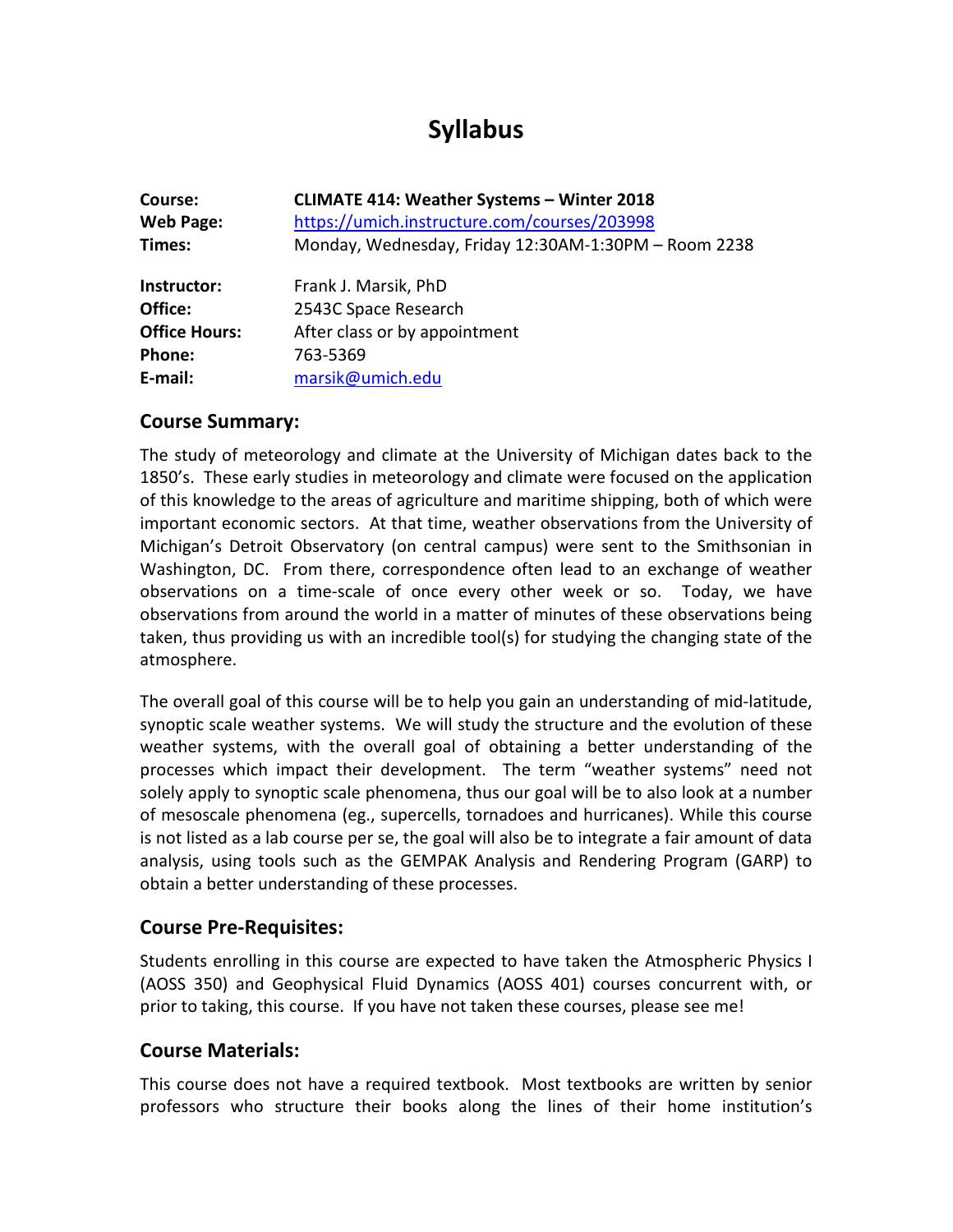curriculum. For this reason, no individual textbook ever seems appropriate and thus I don't want to "require" people to purchase a given textbook. The materials for this course will be drawn from a variety of textbooks, peer-reviewed literature and technical training documents available through the National Oceanic and Atmospheric Administration (NOAA) and the Air Weather Service. I will hand out pertinent material as needed. If you really like textbooks, here are the prominent ones that I tend to migrate to and will be drawing from:

- *Midlatitude Synoptic Metorology: Dynamics, Analysis & Forecasting* by Gary Lackmann
- *Atmospheric Science: An Introductory Science* by J. Wallace and P. Hobbs
- *Weather Analysis* by Dušan Djurić
- *Mid-Latitude Weather Systems* by Toby N. Carlson
- *Mid-Latitude Atmospheric Dynamics* by Jonathan E. Martin
- *An Introduction to Dynamic Meteorology* by James R. Holton
- *Synoptic-Dynamic Meteorology in Mid-latitudes* by Howard B. Bluestein

Note: If you have not taken CLIMATE 440 (Meteorological Analysis Laboratory), you may want to consider purchasing the "Weather Map Handbook" by Tim Vasquez (~\$30).

#### **Grading and Exam Details:**

The final course grades will be determined using the following guidelines:

| Homework           | 35%                                      |
|--------------------|------------------------------------------|
| Hourly Exam #1     | 20%                                      |
| Hourly Exam #2     | <b>20%</b>                               |
| Group Term Project | 25% (20% for paper; 5% for presentation) |

HOMEWORK: There will be a number of homework assignments that help to underscore the material covered in class. These assignments will be due in class on the assigned due date. Assignments may be turned in late with prior permission only. Assignments turned in late without permission will have one point deducted for each day that assignments are late. If assignments are not turned in within one week of the assigned due date, the student will receive no credit for the assignment. You will receive an incomplete for the term until all assignments have been completed.

**EXAMS:** There will be two hourly exams, tentatively set for February 23<sup>rd</sup> and April  $11<sup>th</sup>$ . These two exams may end up being take home exams, but that will be determined following a discussion with class members.

GROUP TERM PROJECT: In an effort to pull together the material covered in class, we will be performing a class-wide, group term project. This project will involve a detailed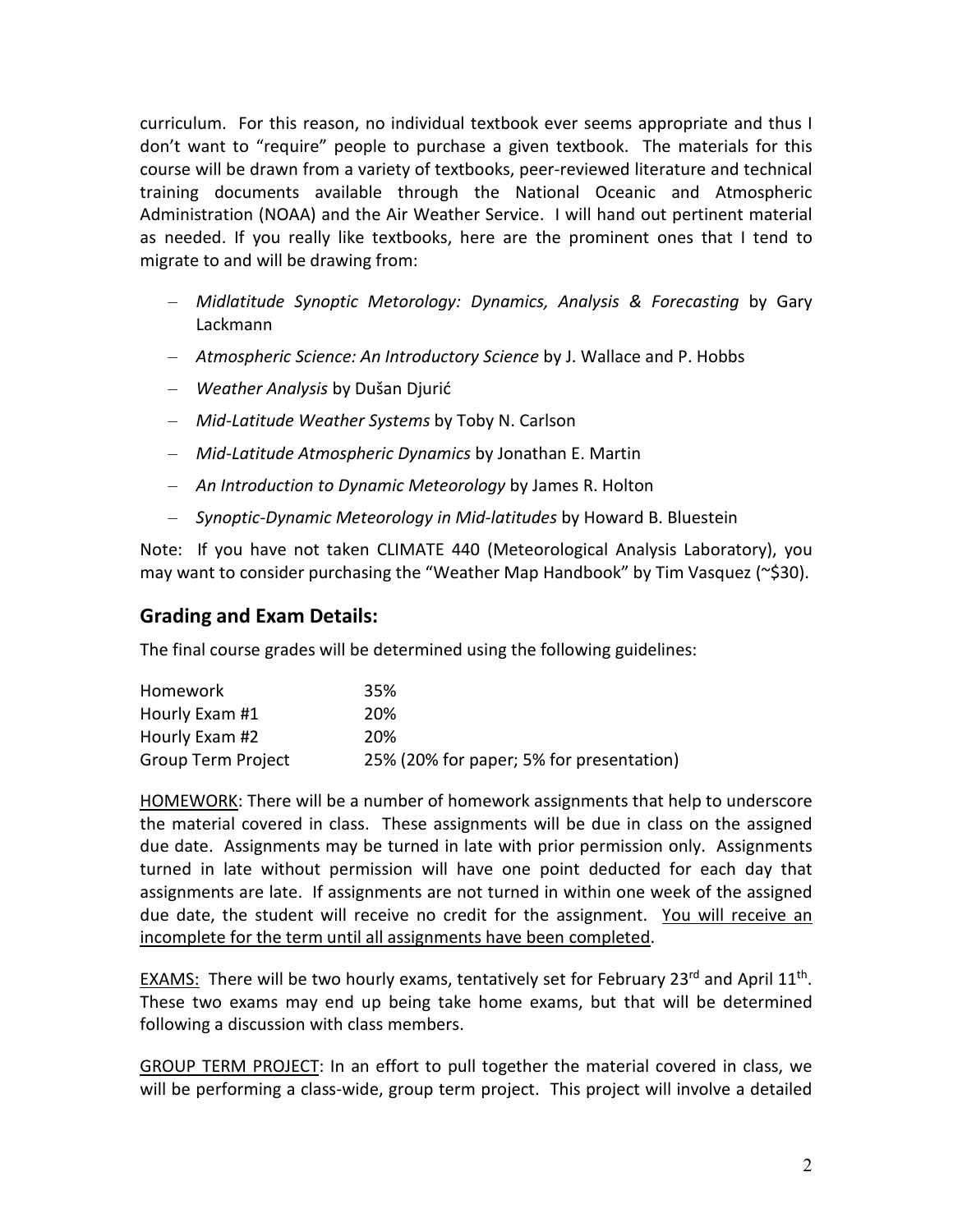analysis of a mid-latitude winter storm. The class will be divided into five groups, each with the responsibility to focus their analysis on a particular time period in the storm's life cycle. Each group will them be responsible for putting together a 20 minute presentation at the end of the term on their segment of this storm's life cycle. These presentations will be given on April 16<sup>th</sup>. Each group will submit a final term paper (8 to 10 pages, plus figures). The due date for the term papers will be Friday, April 20<sup>th</sup>. IMPORTANT DATES: We will **not** have class on the following days:

- January  $8<sup>th</sup>$  and  $10<sup>th</sup>$ (AMS Annual Meeting)
- January 15<sup>th</sup> (Martin Luther King Day)
- February 26<sup>th</sup> March 2<sup>nd</sup> (Spring Break)

HONOR CODE: In general, you are expected to following the College of Engineering Honor Code Guidelines (https://ossa.engin.umich.edu/). With respect to homework assignments, while you are allowed to work on homework assignments together, the assignment that you turn in must represent your own work.

**IMPORTANT NOTE: If the due date for any assignment or exam conflicts with a religious holiday that you observe, please see me at least one week in advance to make alternate arrangements.**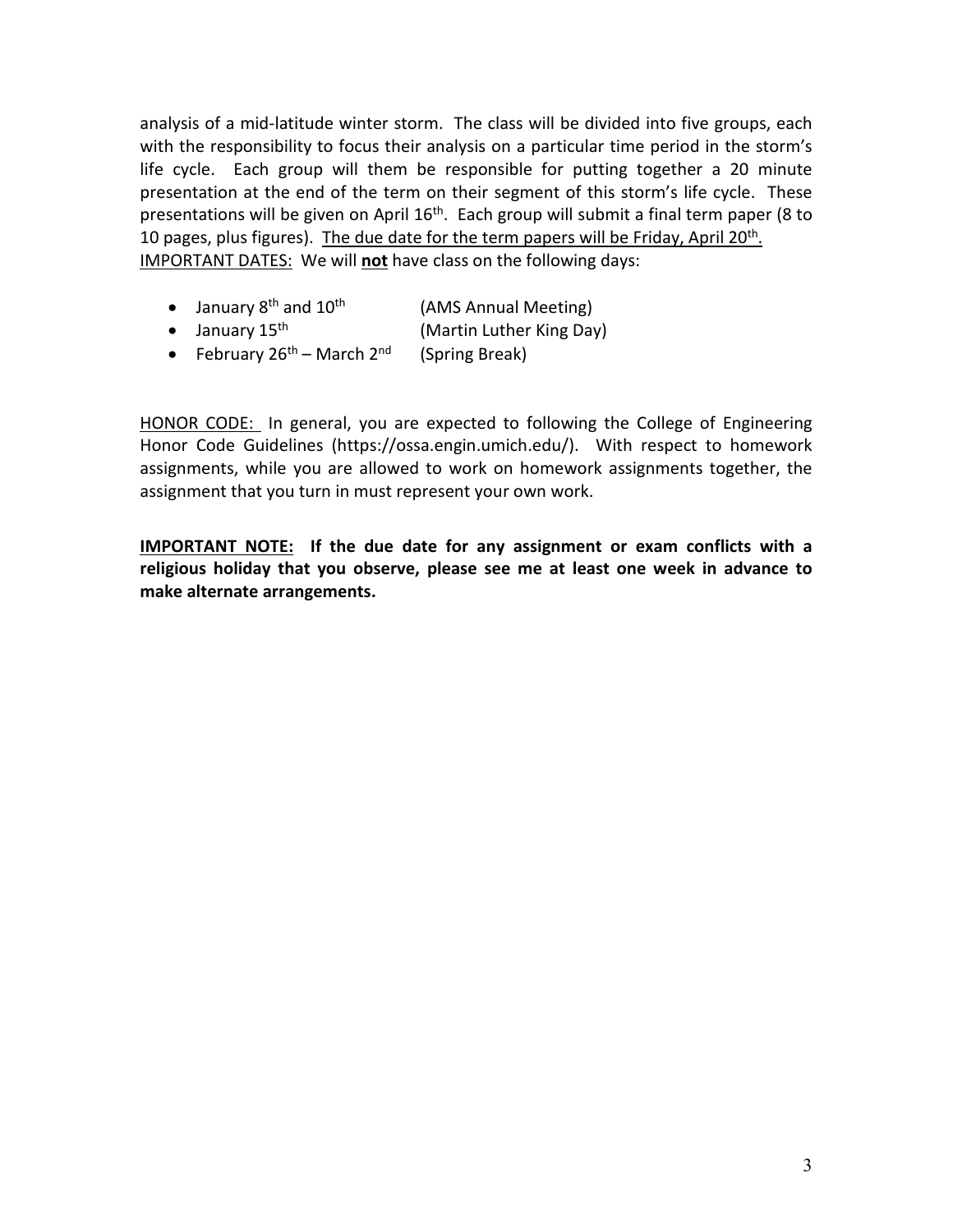# **Course Outline(1)**

- I. Introduction
	- a. Energetics and the General Circulation (Jet Streams)
	- b. Review of The Norwegian Cyclone Model and Modern Approaches to Cyclogenesis
	- c. Analysis Tools (GARP, GR2Analyst, Skew-T Log P Diagrams)
- II. Characteristics of Synoptic Wave Cyclones (i.e., Mid-Latitude Cyclones)
	- a. Air Mass Origins and Characteristics
	- b. Fronts and Frontogenesis
	- c. Airflow within Mid-Latitude Cyclones (Conveyor Belts)
	- d. Quasi-Geostrophic Influences on Life Cycle of Mid-Latitude Cyclones:
		- i. The Q-G Vorticity Equation
		- ii. The Q-G Height Tendency Equation
		- iii. The Q-G Omega Equation
- III. Mesoscale Phenomena
	- a. Convective Cell Types
	- b. Convective Precipitation
	- c. Tornadoes
	- d. Hurricanes
	- e. Lake and Sea Breezes
	- f. Mountain flows
- (1) This outline is a starting point. There may be need to add or subtract certain topics, or perhaps swap locations. Time will tell……